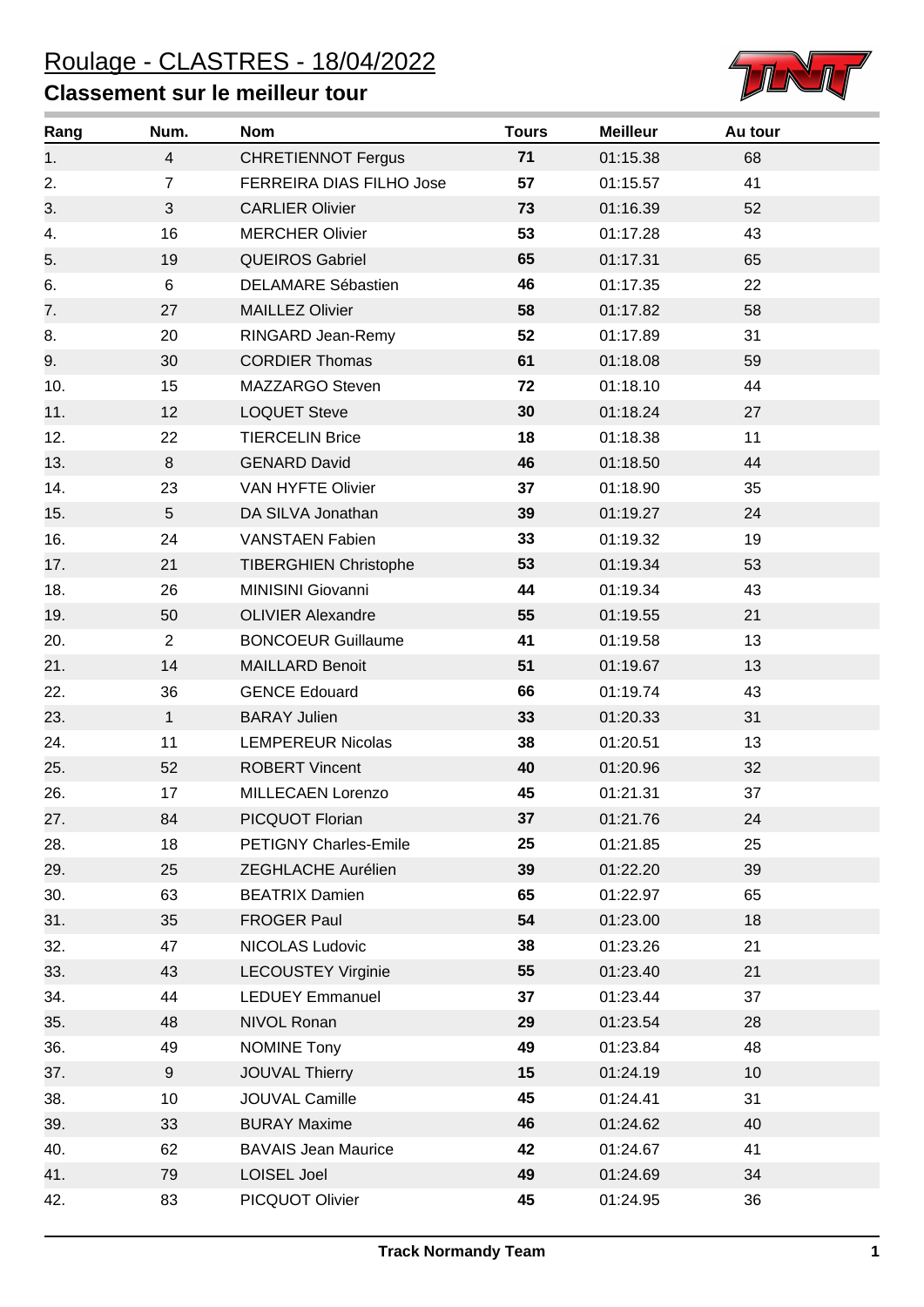## **Classement sur le meilleur tour**



| Rang | Num. | <b>Nom</b>                   | <b>Tours</b> | <b>Meilleur</b> | Au tour        |  |
|------|------|------------------------------|--------------|-----------------|----------------|--|
| 43.  | 56   | SENGELIN Jean-François       | 42           | 01:25.25        | 36             |  |
| 44.  | 39   | <b>HABRAN Robin</b>          | 30           | 01:25.27        | 29             |  |
| 45.  | 66   | <b>CAYLA Nicolas</b>         | 34           | 01:25.36        | 26             |  |
| 46.  | 82   | <b>PARAGE Nicolas</b>        | 64           | 01:25.41        | 32             |  |
| 47.  | 58   | <b>TWARDOWSKI Geoffrey</b>   | 45           | 01:25.49        | 18             |  |
| 48.  | 107  | <b>LETUPPE Arnaud</b>        | 53           | 01:25.51        | 30             |  |
| 49.  | 46   | <b>MUNSCH Willy</b>          | 46           | 01:25.60        | 42             |  |
| 50.  | 37   | <b>GERVOIS Pierre</b>        | 52           | 01:25.72        | 51             |  |
| 51.  | 54   | SARAZIN Jonathan             | 39           | 01:26.04        | 22             |  |
| 52.  | 77   | <b>LEROY Sébastien</b>       | 62           | 01:26.26        | 59             |  |
| 53.  | 59   | <b>WARGNIER Quentin</b>      | 45           | 01:26.26        | 34             |  |
| 54.  | 90   | <b>BAVAY David</b>           | 56           | 01:26.42        | 33             |  |
| 55.  | 110  | <b>PATE Gaetan</b>           | 47           | 01:26.59        | 35             |  |
| 56.  | 41   | <b>HOLIN Samuel</b>          | 26           | 01:26.61        | 20             |  |
| 57.  | 42   | <b>LANGLOIS Bruno</b>        | 30           | 01:26.82        | 17             |  |
| 58.  | 38   | <b>GOBLET Laurent</b>        | 30           | 01:26.82        | 26             |  |
| 59.  | 45   | <b>MOREL Fabien</b>          | 36           | 01:26.87        | 28             |  |
| 60.  | 40   | <b>HINFRAY Nicolas</b>       | 33           | 01:26.91        | 24             |  |
| 61.  | 89   | VANGREVELINGHE Yoann         | 33           | 01:26.91        | 23             |  |
| 62.  | 76   | <b>LELEUX Charles</b>        | 41           | 01:27.31        | 39             |  |
| 63.  | 13   | <b>LOUBERT Bruno</b>         | 18           | 01:27.47        | $\overline{7}$ |  |
| 64.  | 85   | POULIQUEN Yann               | 43           | 01:27.52        | 19             |  |
| 65.  | 34   | <b>DUBOIS Alexandre</b>      | 51           | 01:27.52        | 38             |  |
| 66.  | 32   | <b>BAOUCHE Djamel</b>        | 13           | 01:27.76        | 13             |  |
| 67.  | 114  | <b>ROMAIN Morgan</b>         | 57           | 01:27.92        | 57             |  |
| 68.  | 74   | <b>ISAMBOURG Olivier</b>     | 42           | 01:28.03        | 40             |  |
| 69.  | 57   | TOULEMONDE Jérémy            | 57           | 01:28.05        | 15             |  |
| 70.  | 88   | <b>VANGREVELINGHE Amelie</b> | 34           | 01:28.09        | 13             |  |
| 71.  | 61   | <b>BACHELIER Julien</b>      | 45           | 01:28.29        | 22             |  |
| 72.  | 119  | MARCHAND Kévin               | 30           | 01:28.55        | 25             |  |
| 73.  | 109  | PARENT Romain                | 50           | 01:28.72        | 47             |  |
| 74.  | 68   | <b>BONET Alexis</b>          | 22           | 01:28.95        | 15             |  |
| 75.  | 78   | <b>LETUPPE Pierre</b>        | 41           | 01:29.10        | 41             |  |
| 76.  | 81   | NOTTEGHEM Jordan             | 40           | 01:29.28        | 32             |  |
| 77.  | 113  | <b>REUTER Vincent</b>        | 57           | 01:29.37        | 57             |  |
| 78.  | 80   | <b>MADONNA Gilles</b>        | 50           | 01:29.42        | 49             |  |
| 79.  | 53   | <b>RONSSE Quentin</b>        | 41           | 01:29.51        | 20             |  |
| 80.  | 55   | <b>SENGELIN Eric</b>         | 40           | 01:29.56        | 35             |  |
| 81.  | 60   | <b>GEOFFROY Cyprien</b>      | 28           | 01:29.56        | 22             |  |
| 82.  | 72   | <b>GOSSET Florant</b>        | 22           | 01:29.63        | 19             |  |
| 83.  | 73   | <b>HABRAN Laurent</b>        | 49           | 01:30.05        | 15             |  |
| 84.  | 104  | LAVRADOR José                | 54           | 01:30.73        | 41             |  |